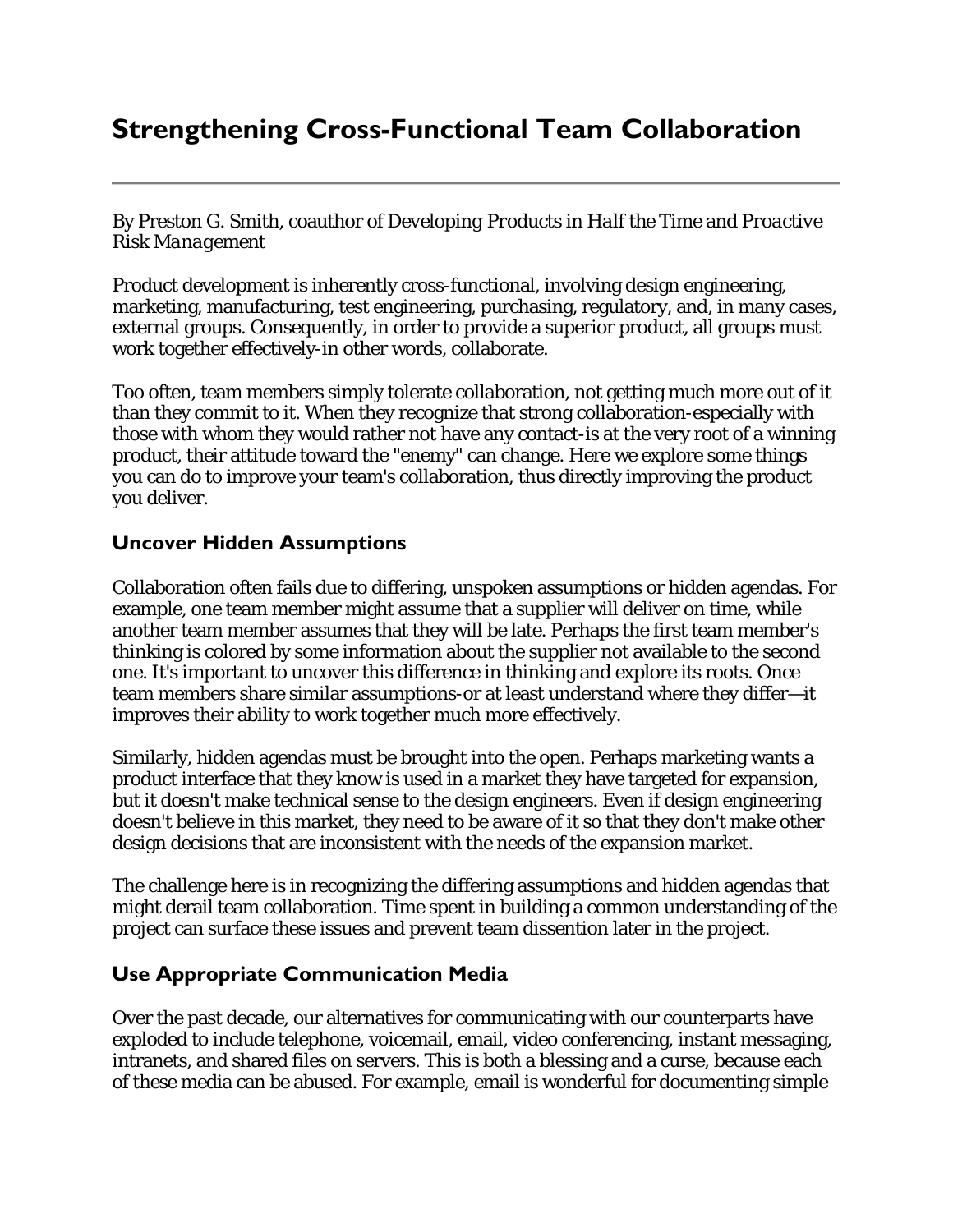facts, such as a meeting time and location. However, it can be ineffective for communicating more subtle information, such as:

- Those who won't attend because they didn't receive the message
- Differing assumptions about why certain items are on the agenda
- Resentment about attending yet another meeting
- Disappointment that so-and-so dominated the last meeting
- Wondering whether those who attend will have to take action items-or whether these will be assigned to those who don't attend!

Other more interactive, synchronous media may be better for communicating such information. Or, you can sometimes overcome the medium's weaknesses by being sensitive to these detriments and employing some workarounds. For example, in the case of the first bullet, you can use return receipts in your meeting announcement email or ask for RSVPs. For bullets 3 and 4, you might anticipate such problems by addressing these concerns with a few attendees over morning coffee or by soliciting concerns, in your email invitation, in advance of the meeting to improve productivity during the session.

### **Know Your Counterparts**

Much of our lack of collaboration stems from not knowing how our colleagues think or operate. To begin to understand what motivates them, get to know how they spend their discretionary time. On weekends, do they golf, volunteer, or mountain bike? Do they generally believe that problems will resolve themselves or that every problem can only spawn hundreds of others?

I once observed an organization that assigned one of its most promising engineers to lead a critical development project. The vice president sponsoring the project didn't really care about understanding the team, only in getting the work done. A few months later, this team leader quit and moved his family to Maine for a simpler, more spiritual life-a huge disruption to the project.

Make sure you spend time with your counterparts. This is often difficult to do today with "teams" dispersed globally. But time spent together is invaluable for understanding motivations and building trust. Better yet, transfer people between departments, as the Japanese do routinely, so that individuals can "walk in their counterparts' moccasins."

You may not be able to meet in person often, but you can routinely keep up with your counterparts' lives. In phone conversations or emails, ask them, "How is your ailing mother doing this week?" or, "How did the swim meet last weekend go?" This isn't a diversion from business but instead an essential part of building collaboration.

## **Align Your Motivators**